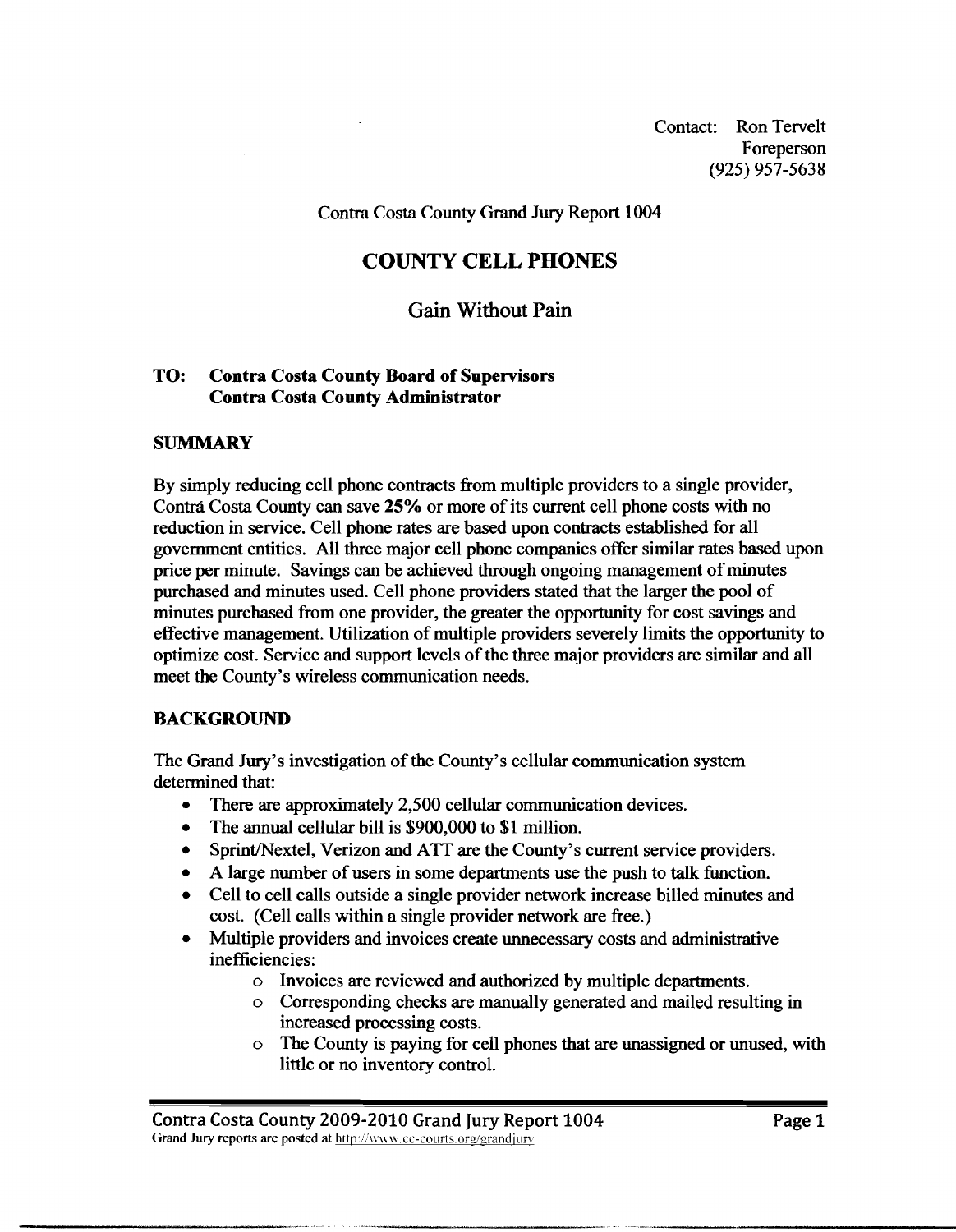## **METHODOLOGY**

In November 2009, the Grand Jury began an inquiry into cell phone expenses to the County. The Grand Jury interviewed three major service providers to identify savings opportunities. The cost per minute fiom all three providers was similar. They also stated that ongoing and continuous analysis and management of cell minute usage is the key to overall cost savings. Based on information fiom the providers, and the City of **San** Jose, the Grand Jury determined that using a single provider reduced costs. (appendix)

The Grand Jury reviewed the County's cell phone usage data and cost information. Subsequently the Grand Jury interviewed several department heads and analyzed cell phone data to determine opportunities for cost reduction.

## **FINDINGS AND RECOMMENDATIONS:**

- 1. Use of multiple providers results in higher costs and inhibits the ability to achieve and maintain optimal cost efficiency.
- **Recommendation:** Within 90 days, the Board of Supervisors shall select one provider to reduce cost per minute for all users.
- 2. Individual departments manage and administer their own cell phone contracts, resulting in higher cost and inefficiency: i.e., tracking of minutes purchased vs. minutes used, equipment inventory control and simplified invoicing and payment.
- **Recommendation:** The Board of Supervisors shall centralize contract management and administration immediately upon conversion to a single provider contract.
- 3. Multiple providers result in charges for cell to cell communication between provider networks.
- **Recommendation:** One provider shall be utilized unless required services are not available.
- 4. Push to talk, an essential no cost communication tool which includes group calling, is only possible within a single provider network.

**Recommendation:** Push to **talk** feature should be included in any service contract.